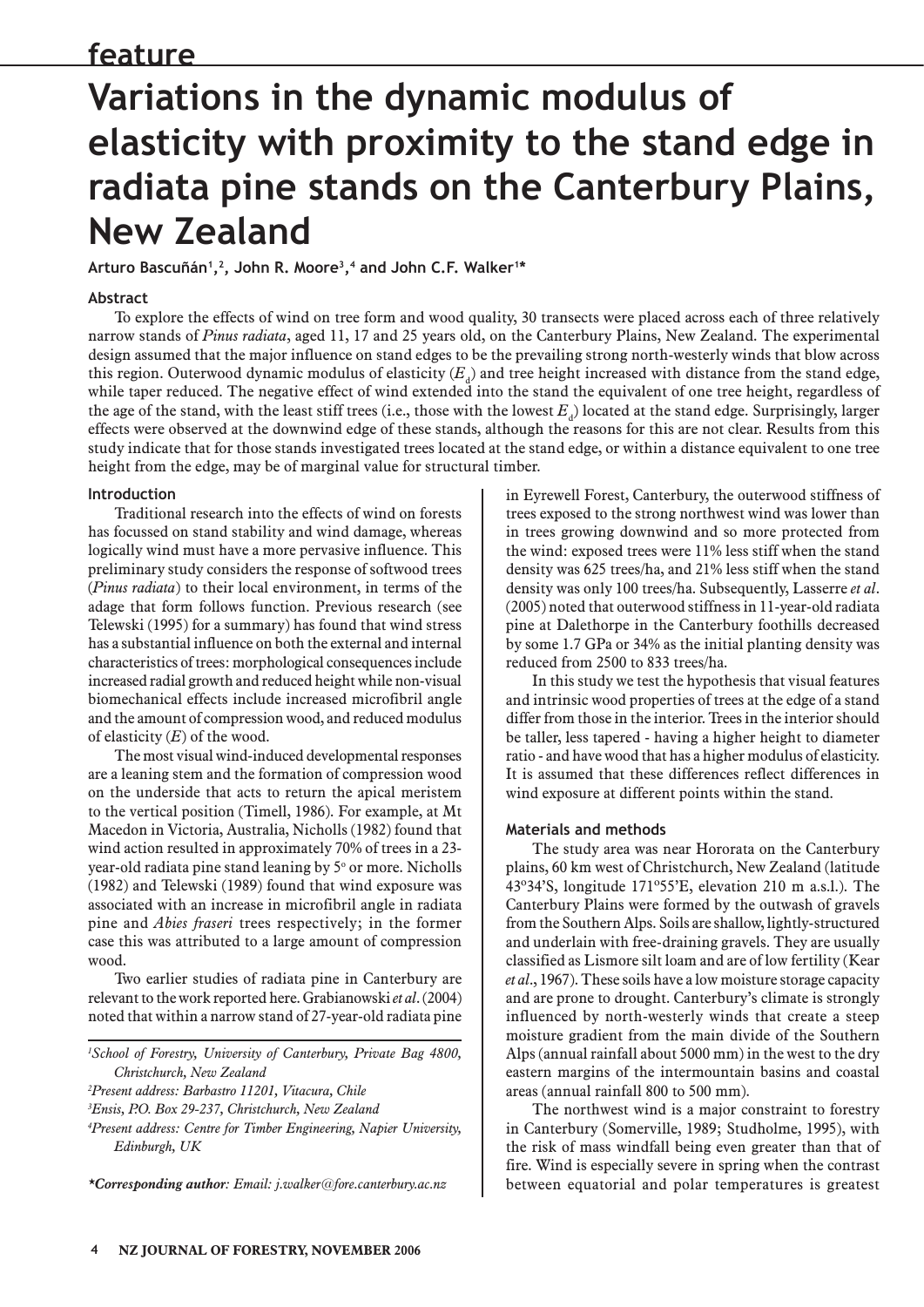(Brenstrum, 1989). On average there are 52 days a year when gusts reach 63 km/hr or more, and three days a year when gusts reach 96 km/hr or more. Spring is the main tree growing season in Canterbury and therefore new wood cells are formed when wind-induced stress on the cambium is greatest. Data spanning the period 1993 to 2003 from the two meteorological stations located nearest to the site show that the mean wind speed from all directions was approximately 14 km/h for the Darfield station and 21.5 km/h for the Snowdon station (Table 1). The mean speed of winds from the northwest sector (292.5 to 337.5 ) was 22.4 km/h and 37.2 km/h for the Darfield and Snowdon stations, respectively. At both stations, the wind blew from the north-westerly direction approximately 25% of the time.

|  |  |  | Table 1. Mean wind speed and frequency by sector for     |  |  |
|--|--|--|----------------------------------------------------------|--|--|
|  |  |  | meteorological stations located at Darfield and Snowdon. |  |  |

| Sector    |                                 | Darfield                 | Snowdon                         |                           |  |
|-----------|---------------------------------|--------------------------|---------------------------------|---------------------------|--|
|           | Mean<br>wind<br>speed<br>(km/h) | Frequen-<br>cy<br>$(\%)$ | Mean<br>wind<br>speed<br>(km/h) | Frequen-<br>cy<br>$(\% )$ |  |
| N         | 12.1                            | 12.4                     | 21.9                            | 26.1                      |  |
| NE        | 16.4                            | 21.9                     | 11.3                            | 11.3                      |  |
| E         | 16.6                            | 6.9                      | 13.1                            | 8.4                       |  |
| <b>SE</b> | 14.2                            | 6.0                      | 7.7                             | 4.1                       |  |
| S         | 15.5                            | 7.9                      | 10.1                            | 13.9                      |  |
| <b>SW</b> | 17.3                            | 11.7                     | 10.6                            | 7.8                       |  |
| W         | 16.2                            | 8.5                      | 8.4                             | 1.3                       |  |
| NW        | 22.4                            | 24.8                     | 37.2                            | 27.1                      |  |
| Overall   | 14.0                            | 100.0                    | 21.5                            | 100.0                     |  |

Three relatively narrow stands of radiata pine were chosen representing three age classes (11, 17 and 25 years old). All stands were established at a spacing of 4 by 2 m (1250 stems/ha) with the 2m length running northwest and thinned to a nominal stand density of 600 stems/ha

*Table 2. Characteristics of the three stands sampled in the study.*

at age 6-7 years. Stands had their long-axis orientated approximately perpendicular to the north-westerly wind. In the original scheme two further 17 year-old stands were to be sampled, one at Windwhistle, a few kilometres closer to the Alps, and another at Dunsandel, a few kilometres closer to the coast. On reflection, these stands would have introduced further variables (contrasts in rainfall, soils and wind). Only the windier, wetter stand at Windwhistle was sampled. While this stand has not been incorporated in the statistical analysis, the data are included in the tables as the observations at Windwhistle reinforce the trends observed at Hororata. Stand characteristics are given in Table 2.

Thirty transects, approximately 100 m apart, were placed across each stand parallel to the northwest wind direction. Along each transect, 20 trees were selected for measurement at known intervals, approximately every 12.5 m. Where the stand width exceeded 240 m, 10 trees were measured at 12.5 m intervals along the same transect but approaching the centre from both the windward and leeward sides of the stand, thus leaving the middle of the stand un-assessed. Diameter at 1.4 m above ground (DBH) and total height were measured. Stem lean was noted as either "no lean" or "lean $>5^\circ$ ", but the actual degree of lean was not measured. Tree taper was calculated as the ratio of tree height (m) to DBH (m).

Outerwood dynamic modulus of elasticity  $(E_d)$  was measured on the selected standing trees using TreeTap, an acoustic tool developed at the University of Canterbury. This instrument measures the time taken for an acoustic wave to travel a known distance, i.e. the transit time. Three probes with spikes were driven through the bark and into the wood. A launch probe (the one that is tapped with a metal hammer) was placed in the stem 0.4 m above the ground and the two receiver probes at heights of 0.6 m and 1.8 m. The acoustic velocity was calculated from the average transit time and distance between the two upper piezoelectric (stop) probes: eight readings were taken on both the windward and leeward sides of the stem. The dynamic modulus of elasticity of outerwood was calculated from the following equation:

$$
E_{d} = p \quad V2 \tag{1}
$$

where  $p$  is the green density (*i.e.*, the mass of fresh wood per unit volume) of outerwood and *V* is the acoustic velocity. Green density was not measured, but was assumed to be

| Stand<br>Location | Elevation<br>(m) | Stand age<br>(years) | Density<br>(trees/ha) | Stand width<br>(m) | Mean DBH<br>$\rm (cm)$ | Mean HT<br>(m) |
|-------------------|------------------|----------------------|-----------------------|--------------------|------------------------|----------------|
| Hororata          | 230              | 11                   | 600                   | 240                | 18.7                   | 12.3           |
| Hororata          | 181              | 17                   | 600                   | 360                | 24.9                   | 16.3           |
| Hororata          | 230              | 25                   | 620                   | 240                | 35.0                   | 23.0           |
| Windwhistle       | 390              | 17                   | 600                   | 225                | 33.9                   | 18.7           |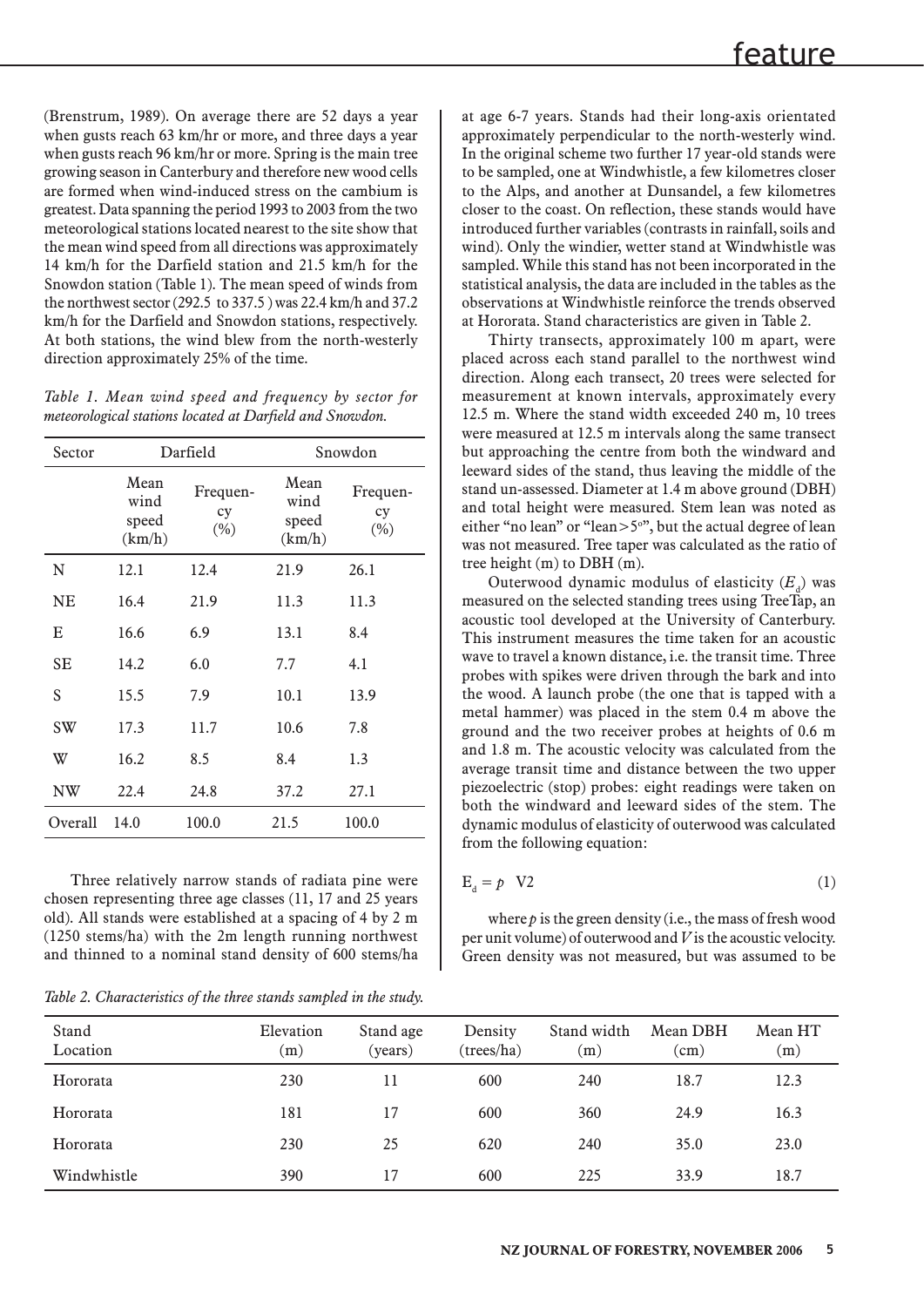constant between trees and to have a value of 1000 kg m-3. Within each transect, the position of each tree was

assigned to one of the following three classes:

- *Stand edge*: the outermost row of trees located on the periphery of the stand; that is those trees that were fully exposed to the direct effects of any wind.
- *IH zone*: all trees that were less than one tree height (1H) from the stand edge. This region represents trees that wind-tunnel studies (Gardiner *et al*. 1997) have shown to be exposed to higher wind loading. This region included the stand edge trees.
- *Forest interior*: all trees located more than one tree height from a stand edge. Trees growing in this region were assumed to have greater protection from the effects of wind than those in the other two zones.

For each transect, mean values of tree height, taper and  $E_{_{\rm d}}$  were calculated for each of the three positions, and these data were then analysed using linear mixed effects models. The effect of position (edge, 1H zone, or interior), side of the stand (windward or leeward), and stand age (11, 17 or 25 years old) were included in the model as fixed effects, while transects within each stand were modelled as random effects. The model also accounted for the nested structure of the data. The values of  $E_{\rm d}$  for the windward and leeward sides of edge trees were compared for each stand using paired ttests. The coefficient of variation (ratio of standard deviation to the mean) for  $E_{\rm d}$  was calculated for each stand using all 600 trees measured in the stand. A second calculation was also performed using only those trees growing in the forest interior.

# **Results**

# *Morphological characteristics*

Across all three stands, both tree height and taper differed significantly with position relative to the edge  $(F_{2,445}=20.47, p<0.0001$  and  $F_{2,445}=27.51, p<0.0001,$  respectively). Trees growing at the stand edge were on average between 4.4% and 16.6% shorter than those located in the forest interior (Table 3). On average, edge and 1H zone trees (except in the 11-year-old stand) on the leeward side of the stand were taller than the corresponding trees located on the windward side. Taper was significantly greater  $(F<sub>1.445</sub>=4.84, p=0.028)$  on the windward side of stands due to the lower heights of trees. It was greatest at the stand edge and decreased progressively towards the stand interior.

# *Wood properties*

Estimated mean outerwood  $E_d$  increased from 5.9 GPa in the 11-year-old stand, through 8.9 GPa for the 17-year-old stand, to 11.7 GPa in the 25-year-old stand. The coefficient of variation (CV%) for  $E_d$ , based on all 600 trees sampled per stand, ranged from 18.3% to 20.2%. When considering only those trees in the stand interior, the coefficient of variation still ranged from 18.2% up to 19.4%. Results from the mixed effects model showed that there was suggestive, but inconclusive evidence, that age had an effect on  $E_{_{\rm d}}(\rm F_{_{1,1}}$  $= 75.66$ , p=0.075). There was no difference in  $E_d$  between sides of the stand ( $F_{1,445} = 0.064$ , p=0.800). However, the position of a tree relative to the edge of the stand accounted for a significant proportion of the variation in outerwood  $E_{d}$  (F<sub>2,445</sub> = 40.14, p<0.0001) and the effect of position depended on the side of the stand being considered ( $F_{2,445}$  = 6.75, p=0.001). Trees at the stand edge and in the 1H zone had values of outerwood  $E_{\rm d}$  that were 5-28% lower than trees in the forest interior (Table 4). Surprisingly, the decrease in  $E_{\rm d}$  between the interior and the leeward edge was greater than between the interior and the windward edge.

Twenty percent of the trees were leaning  $($  > 5 $\degree$ ) with most leaning away from the direction of the northwest wind. The incidence of lean was greatest in the 25-year-old stand and lowest in the 11-year-old stand (Bascuñán, 2004). Because of this lean, stiffness was measured on opposite sides (i.e., NW and SE) of the stem. The difference in  $E<sub>a</sub>$ between sides of the tree increased with tree age, tree lean

*Table 3. Mean height and taper of trees located at the stand edge, in the 1H zone, and in the forest interior.*

|                     |               |               | Height(m)  |                    | Taper (Height/DBH) |            |                    |
|---------------------|---------------|---------------|------------|--------------------|--------------------|------------|--------------------|
| Stand Age (years)   | Side of stand | Stand<br>edge | 1H<br>zone | Forest<br>interior | Stand<br>edge      | 1H<br>zone | Forest<br>interior |
|                     | Leeward       | 11.1          | 11.3       | 12.3               | 55.3               | 60.5       | 67.1               |
| 11                  | Windward      | 11.1          | 11.4       | 12.7               | 50.6               | 55.9       | 68.4               |
| 17                  | Leeward       | 15.9          | 16.0       | 16.6               | 58.4               | 62.8       | 71.2               |
|                     | Windward      | 14.6          | 15.3       | 16.4               | 59.3               | 63.0       | 67.9               |
| 17<br>(Windwhistle) | Leeward       | 18.5          | 18.1       | 18.9               | 48.2               | 50.5       | 58.1               |
|                     | Windward      | 15.5          | 16.8       | 19.1               | 38.4               | 48.1       | 58.0               |
| 25                  | Leeward       | 22.2          | 22.1       | 23.4               | 53.1               | 62.2       | 69.1               |
|                     | Windward      | 19.9          | 20.2       | 23.2               | 45.2               | 54.4       | 71.0               |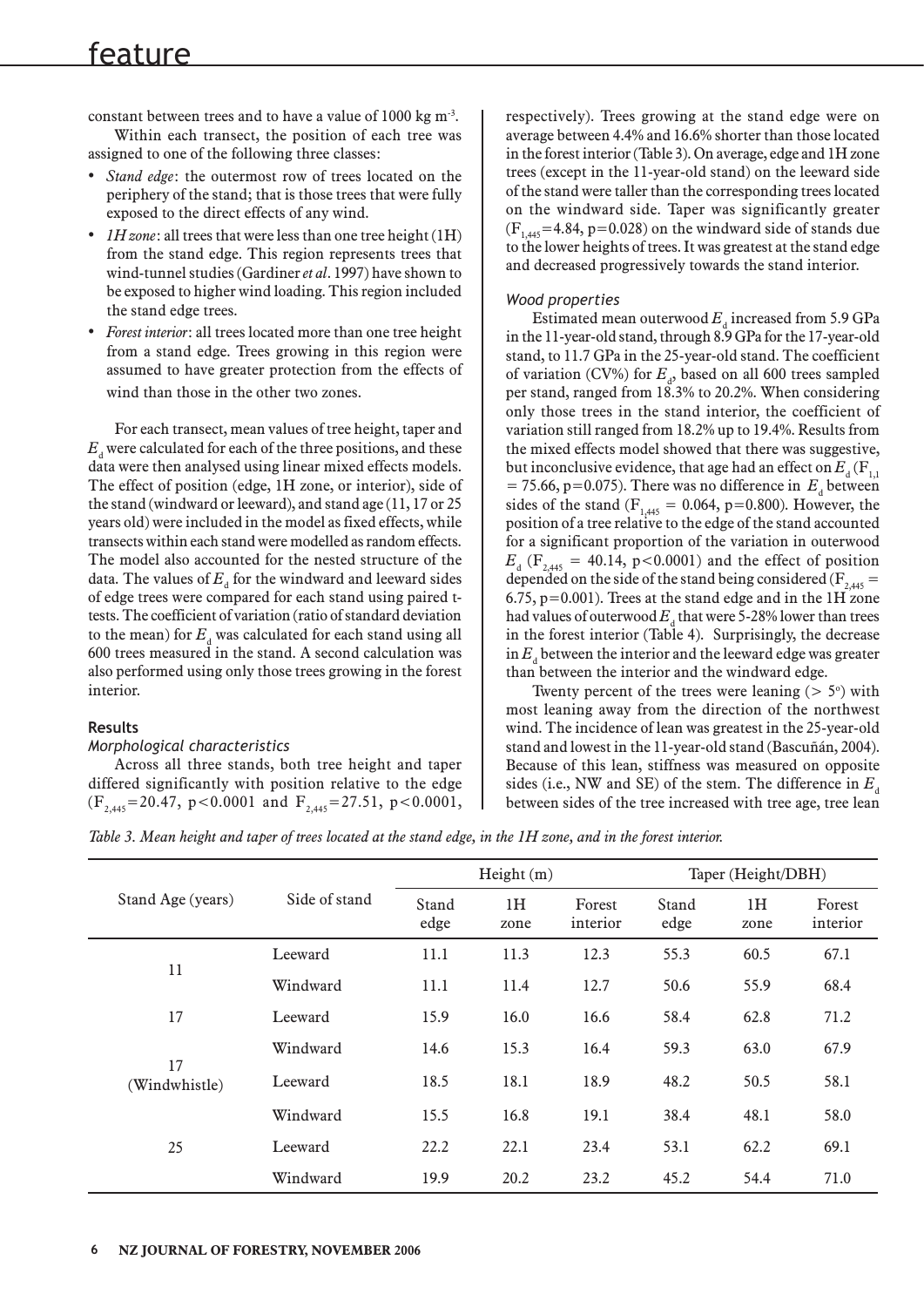and with increased exposure (greater for edge trees). In most cases the leeward side of the tree had the higher value of  $E_d$ (Table 4). This is the side of a leaning tree that normally contains compression wood, and would have been expected to have a lower  $E_{\rm d}$ .

### **Discussion**

The lower outerwood  $E_d$  of trees on the leeward side of the stand was an unexpected result. The atypical higher stiffness of the leeward edge trees in the 25-year-old stand could possibly be attributed to the single row of trees on the other side of a public road. This could have provided a partial extension to the stand as well as offering some protection from the easterly winds. The 6% reduction in stiffness observed on the leeward edge of this stand would probably have been greater in the absence of these trees. In both cases it would be desirable to harvest these trees and measure mechanical and anatomical properties on both sides of the stem.

As expected trees at stand edge were more tapered than those in the 1H zone, which in turn were more tapered than those in the forest interior. Furthermore, on the windward side of the stand trees were more tapered than those growing on the leeward side. At the same time, trees at the stand edge were less stiff than those in the 1H zone, which in turn were less stiff than those in the forest interior, i.e. the more exposed the tree the less stiff the tree. Interestingly, the trees on the leeward side of the stand were less stiff than those to windward. A possible explanation that winds from southerly direction are as significant as the stronger north-westerly winds is not plausible: based on data from the Darfield station, the wind blows from the SE-S-SW directions approximately 26% of the time as against 69% of the time from the NE-N-NW directions. There is no obvious explanation for the lower down-wind stiffness.

Other possible reasons for differences in form and wood properties between edge and interior trees are contrasting microclimates at stand edges and interiors, and differences in available light and temperature (Chen *et al*., 1993). In addition, competition for soil moisture is presumably less at or near the stand edge and thus radial growth is greater. Further research would be required to examine these issues.

Compression wood forms on the underside of the leaning stem and opposite wood forms on the upper side. For this reason TreeTap readings were taken on the leeward and windward sides of each tree in order to exaggerate any differences arising from the presence of compression wood and opposite wood. In a wind-free environment the crowns of edge trees are asymmetric with more branch mass facing outwards such that edge trees tend to lean outwards: in that case softwood edge trees would develop compression wood on the side of the stem that faces the outside of the stand in response to the lean. The stands in this study are subject to a strong northwest wind. For these stands the natural outward lean of the stems at the upwind edge of the stand is countermanded by the prevailing wind and the stems lean away from the light, i.e., trees fully exposed to the northwest wind lean with the wind and away from the light. At the leeward edge of the stand the stems lean outwards, away from the northwest wind and *toward* the light. In both of these cases measurements of acoustic velocity indicate that the opposite wood on the upper side of the stems is less stiff than the compression wood on the underside. This deserves further research.

The CV% for outerwood stiffness for trees in the interior of individual stands (18.2% to 19.4%) is approximately three times greater than typical within-stand variation in wood density (Cown, 1999). This highlights the greater effectiveness of segregating logs based on their outerwood stiffness than segregating stands based on outerwood density.

|                   |               |               | $E_{\rm A}$ (GPa) |                    | $E_{A}$ of stand edge trees (GPa) |                       |  |
|-------------------|---------------|---------------|-------------------|--------------------|-----------------------------------|-----------------------|--|
| Stand Age (years) | Side of stand | Stand<br>edge | 1H<br>zone        | Forest<br>interior | SE side<br>(leeward)              | NW side<br>(windward) |  |
|                   | Leeward       | 4.7           | 5.2               | 6.0                | $4.81*$                           | 4.67                  |  |
| 11                | Windward      | 5.5           | 5.7               | 6.1                | $5.82***$                         | 5.18                  |  |
| 17                | Leeward       | 8.0           | 8.4               | 9.0                | 8.08ns                            | 7.84                  |  |
|                   | Windward      | 8.4           | 8.7               | 9.1                | $9.12***$                         | 7.71                  |  |
| 17                | Leeward       | 7.3           | 8.1               | 9.1                | $7.49$ ns                         | 7.10                  |  |
| (Windwhistle)     | Windward      | 7.5           | 8.2               | 9.1                | 7.80                              | 7.11                  |  |
|                   | Leeward       | 10.8          | 12.1              | 12.5               | $10.78$ ns                        | 11.34                 |  |
| 25                | Windward      | 11.0          | 10.7              | 11.5               | $11.76***$                        | 10.3                  |  |

*Table 4. Mean dynamic modulus of elasticity of trees located at the stand edge, in the 1H zone, and in the forest interior.*

Significance (as compared to trees at the windward edge) is indicated by the following:

\*\*\* = p<0.001, \*\*\* = p< 0.01, \* = p<0.05, ns p>0.05.